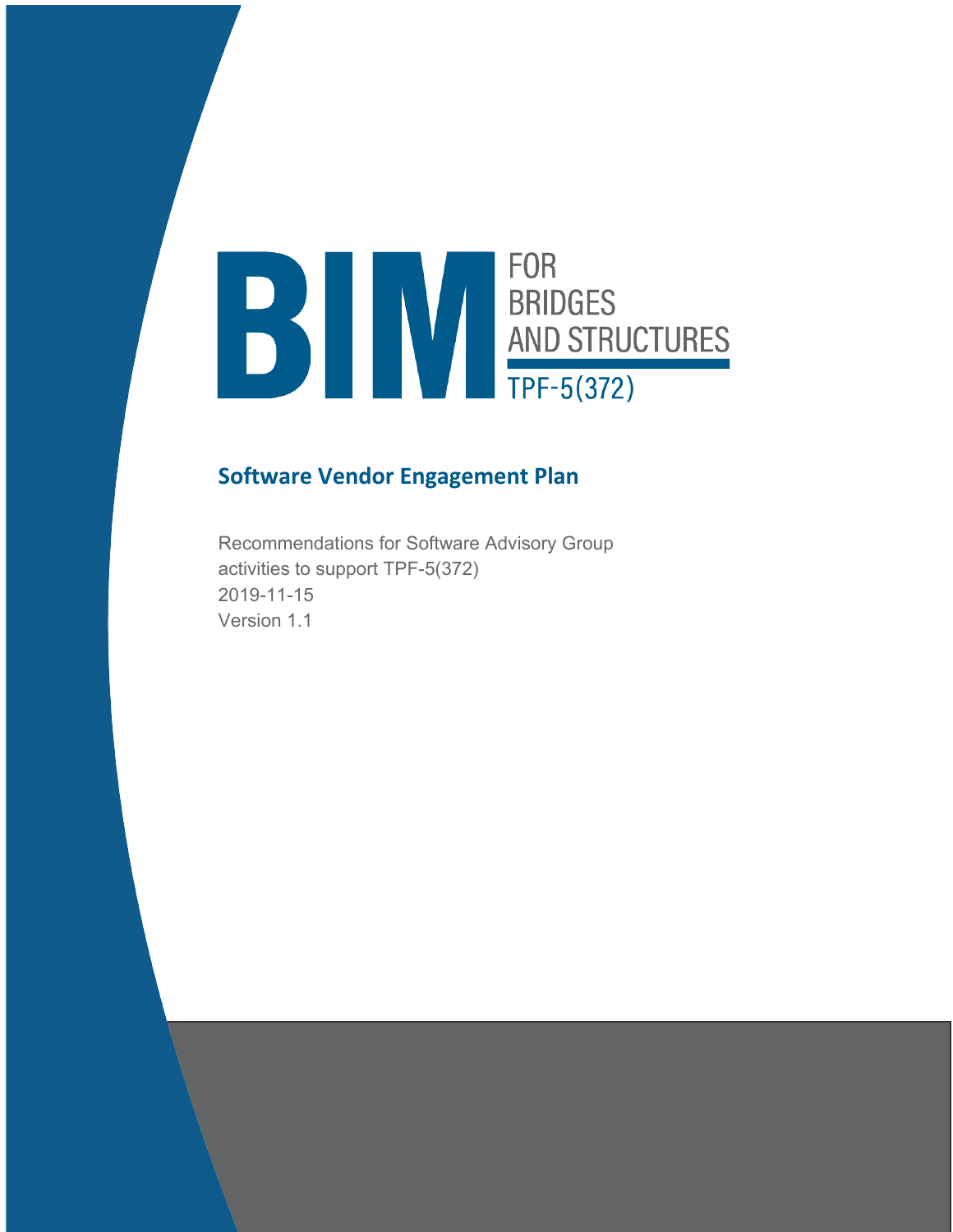

# **Table of Contents**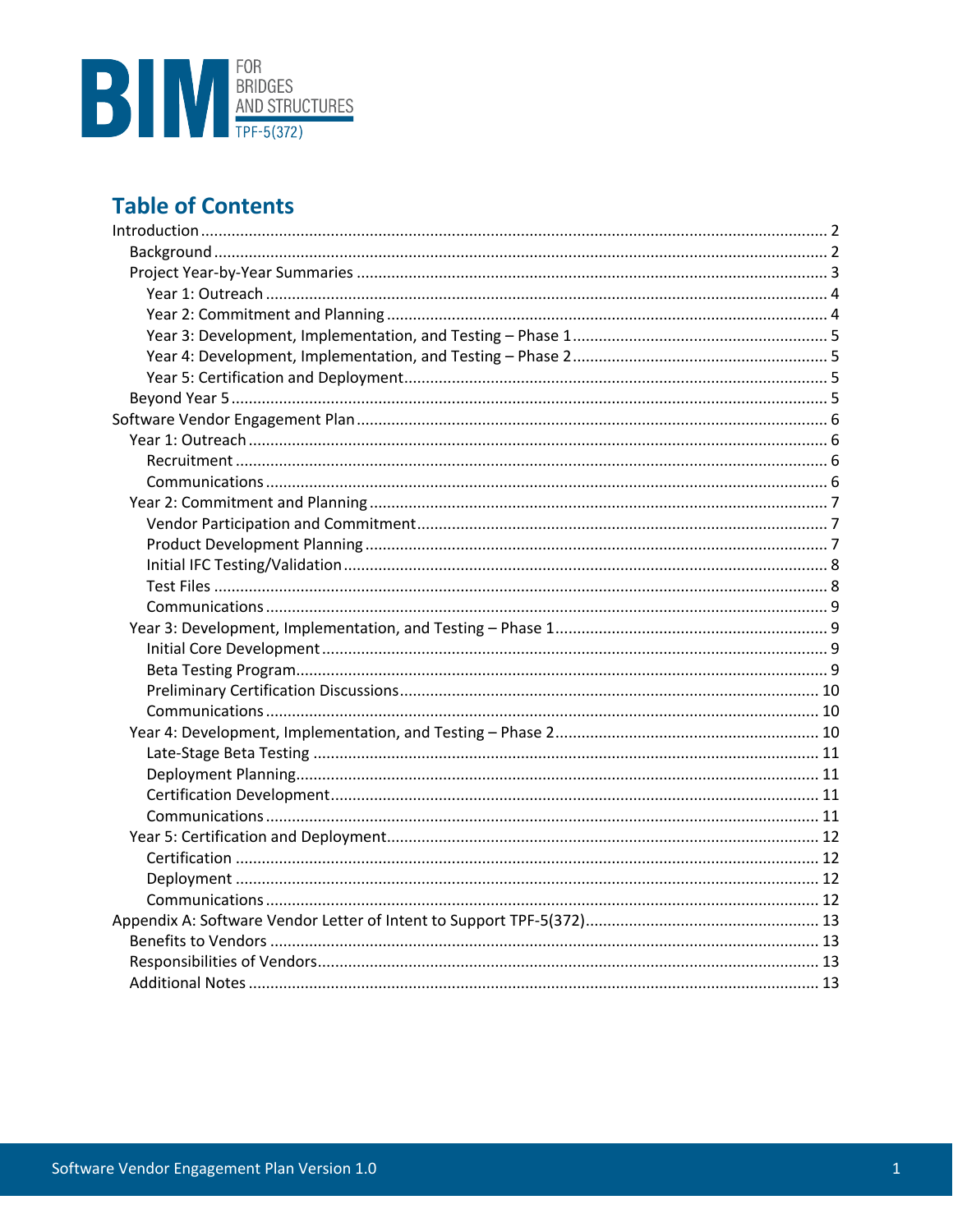

# **Introduction**

This report, the "Software Vendor Engagement Plan", documents the components and timetable to enable effective engagement with the software community in the US infrastructure market. The overall purpose of this engagement is to spur vendors to create software solutions to support the development, implementation, and adoption of new BIM-based workflows and standards for AASHTO members in the design, procurement, construction, and operations of bridges and associated structures.

The Software Advisory Group (SAG) was established as the primary interface between software vendors, the consultant team, and pooled fund members. The consultant team uses the advisory group to pass project information along to vendors interested in participating in the project, as well as acting as a communications conduit between the pooled fund members, the consultant team, and the vendors. As the project progresses over its 5-year span, the software development of support for the new workflows and standards will be managed from within the advisory group.

The Software Vendor Engagement Plan (SVEP) shall provide a reference to all project participants during the life of the project, guiding expectations and outcomes from all parties in clear terms. Questions, concerns, adjustments, or feedback regarding software engagement and development during the project should reference this plan.

## **Background**

An integral part of the TPF-5(372) project is the support of making the new standards readily available in software on the general market and in use by AASHTO members and their service providers. For the greatest chances of success, it is important to involve all relevant software vendors throughout the entire project, working to continually inform them of requirements and facilitate their internal development processes and timelines to meet project goals and requirements.

The overall project strategy includes 5 main phases, or components, which span the life of the project and have aspects that touch the many stakeholders in different ways:

- Investigation & Exploration
- IFC Development & Verification
- Economic Analysis
- Industry Organization
- Development & Implementation

These phases are not linear or consecutive, but rather subjects of emphasis which help organize the many components, activities, and outputs of the project.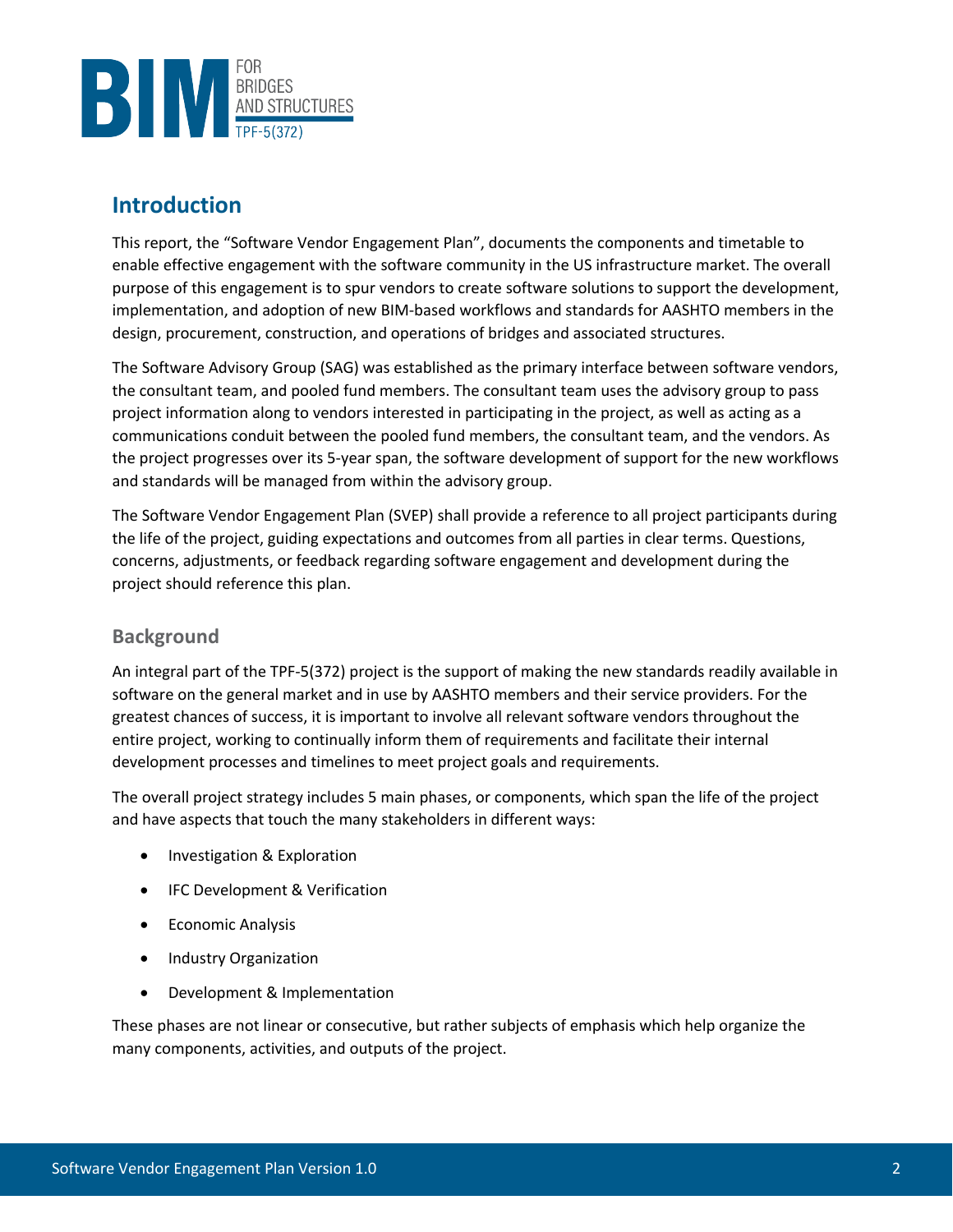

Within this overall project context, the participation of Software Vendors, can be summarized in the following table:

| <b>Project Phase</b>              | <b>Vendor Participation</b>                                                                                                                     |
|-----------------------------------|-------------------------------------------------------------------------------------------------------------------------------------------------|
| 1. Investigation & Exploration    | Determine current software capabilities in bridge design<br>using BIM methodologies and technologies, as well as other<br>lifecycle processes   |
| 2. IFC Development & Verification | Determine vendor capability for needed IFC support, based<br>on IFC4.2; initial MVD support for Design->Fabrication and<br>Design->Construction |
| 3. Economic Analysis              | Hard and soft cost data to help determine economic impact<br>of BIM-based processes                                                             |
| 4. Industry Organization          | Engaging AASHTO, AGC/BIMForum, and buildingSMART<br>International (especially for tech support and certification)                               |
| 5. Development & Implementation   | Prototyping, beta software development, testing, and<br>eventual release of features and support to satisfy<br>requirements                     |

#### **Table 1: Vendor Participation by Project Phase**

## **Project Year-by-Year Summaries**

This project is planned to develop over a five-year period, where each year includes a different sub-set of tasks and emphasis, all executed to meet the overall project goals. For the Software Vendor Engagement portion, the idea is to increase vendor involvement over the course of the project, beginning with simple outreach, recruitment, and education, and ending with certifications of software application implementations to meet the new AASHTO standards.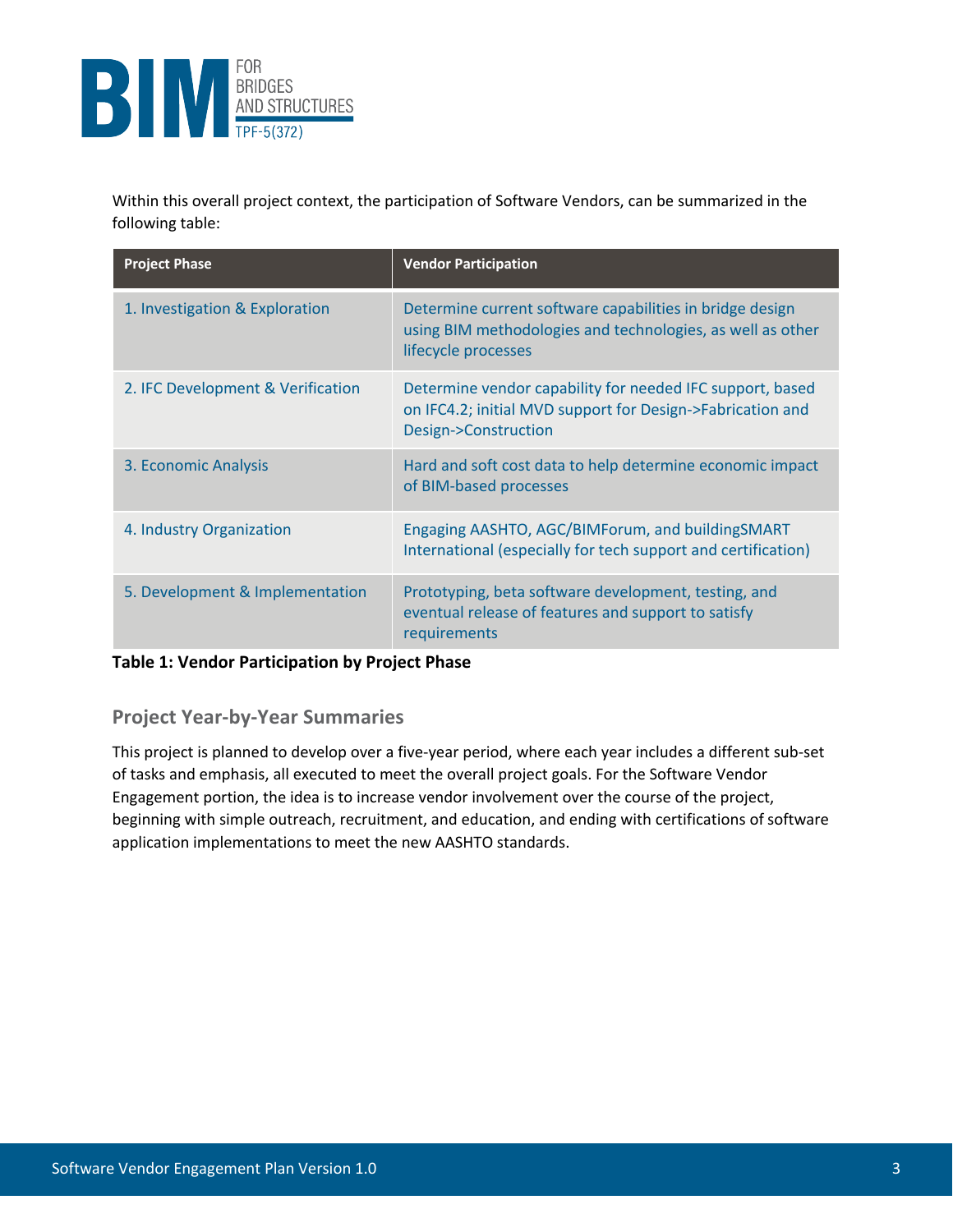



**Figure 1: Proposed Vendor Engagement Overview by Timeline** 

#### Year 1: Outreach

During the first year of the project, the consultant team is continually reaching out to the software vendor community, providing information, and accumulating interest and participation in the project. The intent is to involve as many different software solutions needed to cover the requirements of the many stakeholders throughout the lifecycle of bridges and associated built structures, as identified by the project team and owners.

The consultant team will also continue to create, update, and disseminate material and project information to the software vendors, providing further clarity for them to make decisions on further participation. This material will include project timelines/schedules, project goals and requirements, …

#### Year 2: Commitment and Planning

During the second year of the project, the software vendors who have been previously identified and engaged in Year 1 activities will be asked to formalize their participation in the project by signing a Letter of Intent (See Appendix A) which spells out their commitment to fulfilling the goals of the project in providing support for IFC-based data exchanges, and any other open standards identified, in software available to the industry marketplace by the conclusion of the project.

During this year, the consultant team will engage with the pooled fund members and vendors to further clarify and detail the overall software development, testing, and deployment timeline, as well as providing user requirements for vendors. Dialog between the consultant team and software vendors will also help provide the consultant team with feedback, expectations, and guidance from each of the vendors regarding their respective development plans. The intent of the individual dialog is to insulate vendors from disclosing proprietary information to competitors, but still exchange pertinent information regarding project commitment and ability to support it.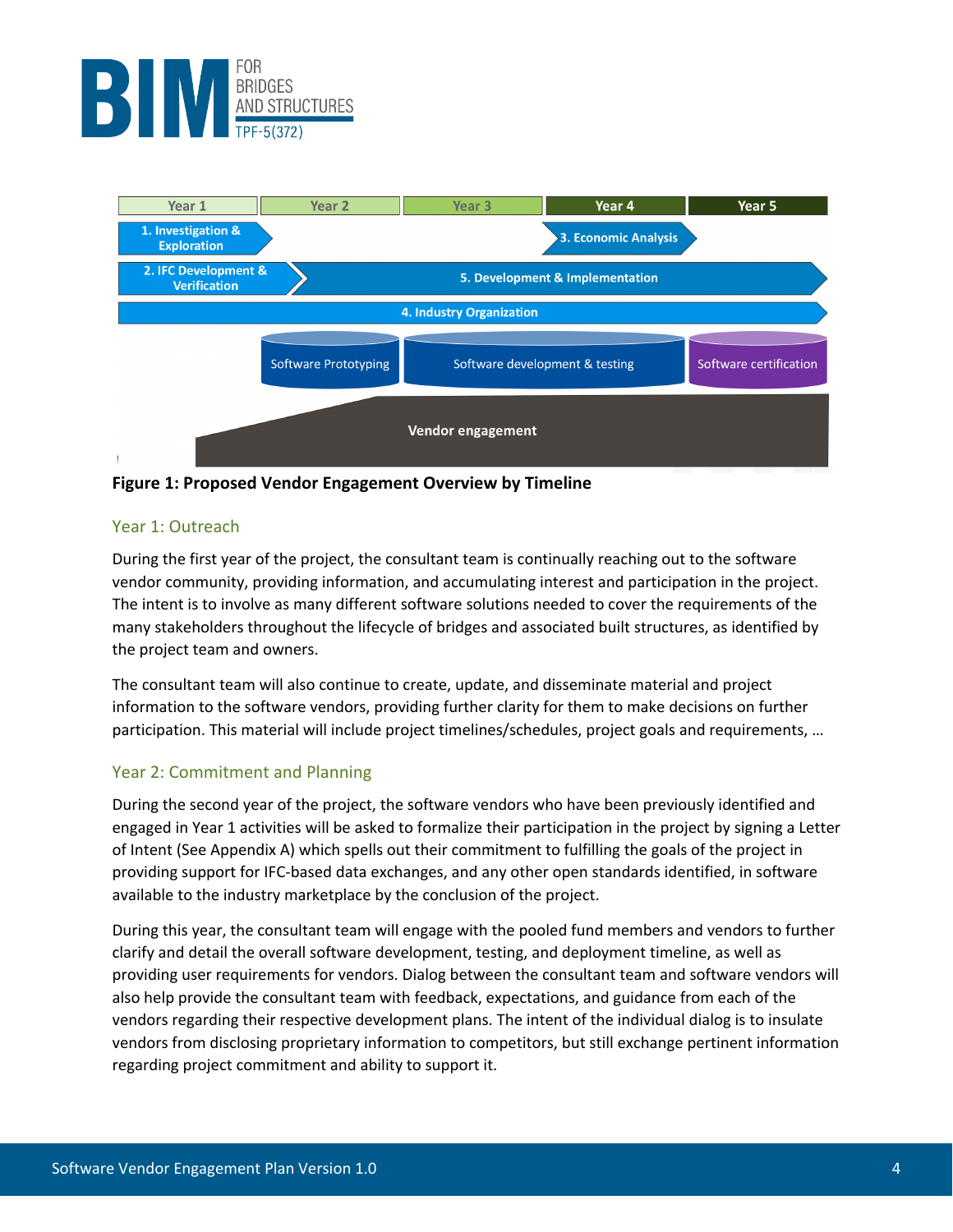

In addition, there will be initial testing/validation of IFC4.2 using the Bridge Design Transfer View, developed by the buildingSMART IFC Bridge project team along with the proposed IFC4.2 schema. Details, relevant configuration material, and test files will be provided to selected vendor(s) by the project team.

#### Year 3: Development, Implementation, and Testing – Phase 1

During the third year of the project, the first steps of software support should be undertaken. This includes core technical development to support IFC4.2 data exchange and data encoding in software. Beta testers shall be identified and a process for distributing Not-For-Resale (NFR) beta versions, test files, issue reporting, and tracking shall be established.

Candidate MVD(s) will be delivered as part of the initial development, implementation, and testing to help vendors verify IFC capabilities and establish benchmarks for further development.

The consultant team will also engage with buildingSMART International, or another specified entity, in discussion about providing certification services of software to support the TPF-5(372) MVDs.

#### Year 4: Development, Implementation, and Testing – Phase 2

During the fourth year of the project, the maturity of initial development, beta implementations, and testing will allow testing and review of candidate MVD(s) to establish their final form.

While development and beta testing continue, planning for final deployment, documentation, and end user orientation and training will occur.

#### Year 5: Certification and Deployment

During the fifth year of the project, certification of software implementations for the new standard exchanges will be set up and undertaken.

Final deployment of certified versions will be determined with corresponding documentation and training materials to be delivered.

#### **Beyond Year 5**

By the end of Year 5, it should be possible for AASHTO members and their service providers to implement the new standards with certified support from software used by all the stakeholders. It is assumed that these new AASHTO standards and data exchanges will be gradually integrated into the processes of its many members at different times and rates, according to feasibility and workload.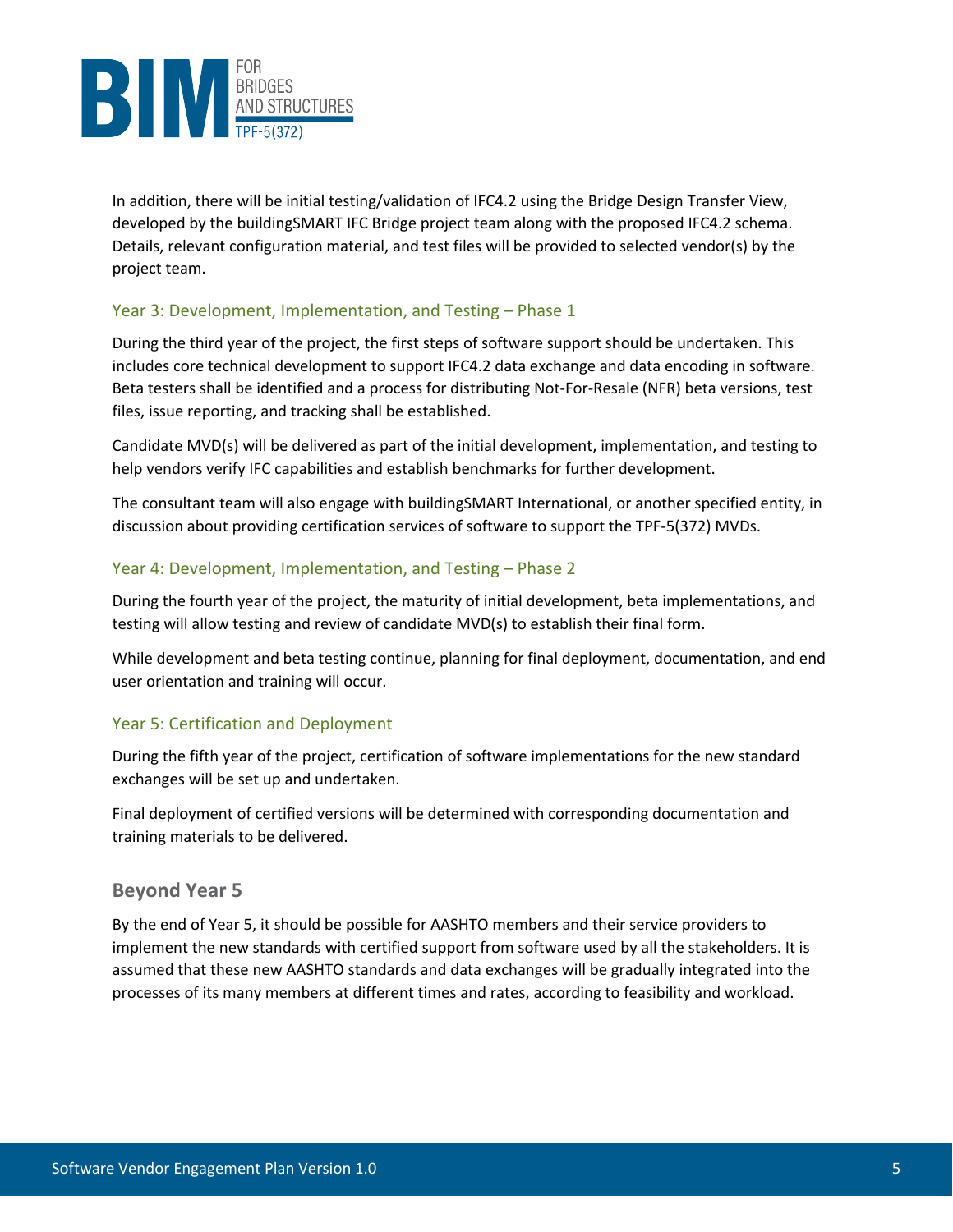

# **Software Vendor Engagement Plan**

The following section of this report provides a more detailed description of each project year's planned emphasis, activities, and goals.

### **Year 1: Outreach**

The primary goal of Year 1 is to engage the software vendors serving the industry and build up the project Software Advisory Group to include as many as possible to meet the needs of the pooled fund members by the end of the project, ultimately in deployment of software to support implementation of the new AASHTO standards.

#### Recruitment

Year 1 activities include continued outreach to, education, and recruitment of software vendors to join the project Software Advisory Group and address project stakeholder needs for project lifecycle. As part of the recruitment effort, a database of vendors will be established to track vendors and their activities including:

- Vendors contacted
- Primary contact information
- Vendors opting to initially participate
- Meeting/workshop/event attendance
- Quarterly (and more frequent) meetings
- Promotion at industry events (bSI, AASHTO, and general infrastructure industry)
- Product name and type
- Products' support for standards (support type, e.g. IFC import/export, MVD, etc., and version implemented)

#### Communications

HDR has initiated a Microsoft Team for the project – accessible to participants via the web, mobile, and desktop apps – providing a centralized location for the collection and distribution of information and materials to all project participants and stakeholders. Through Teams, the Software Advisory Group and its members shall communicate with the rest of the project members – advisory group peers, consultant team, and pooled fund members. The consultant team will be responsible for keeping information updated and organized on the Team site.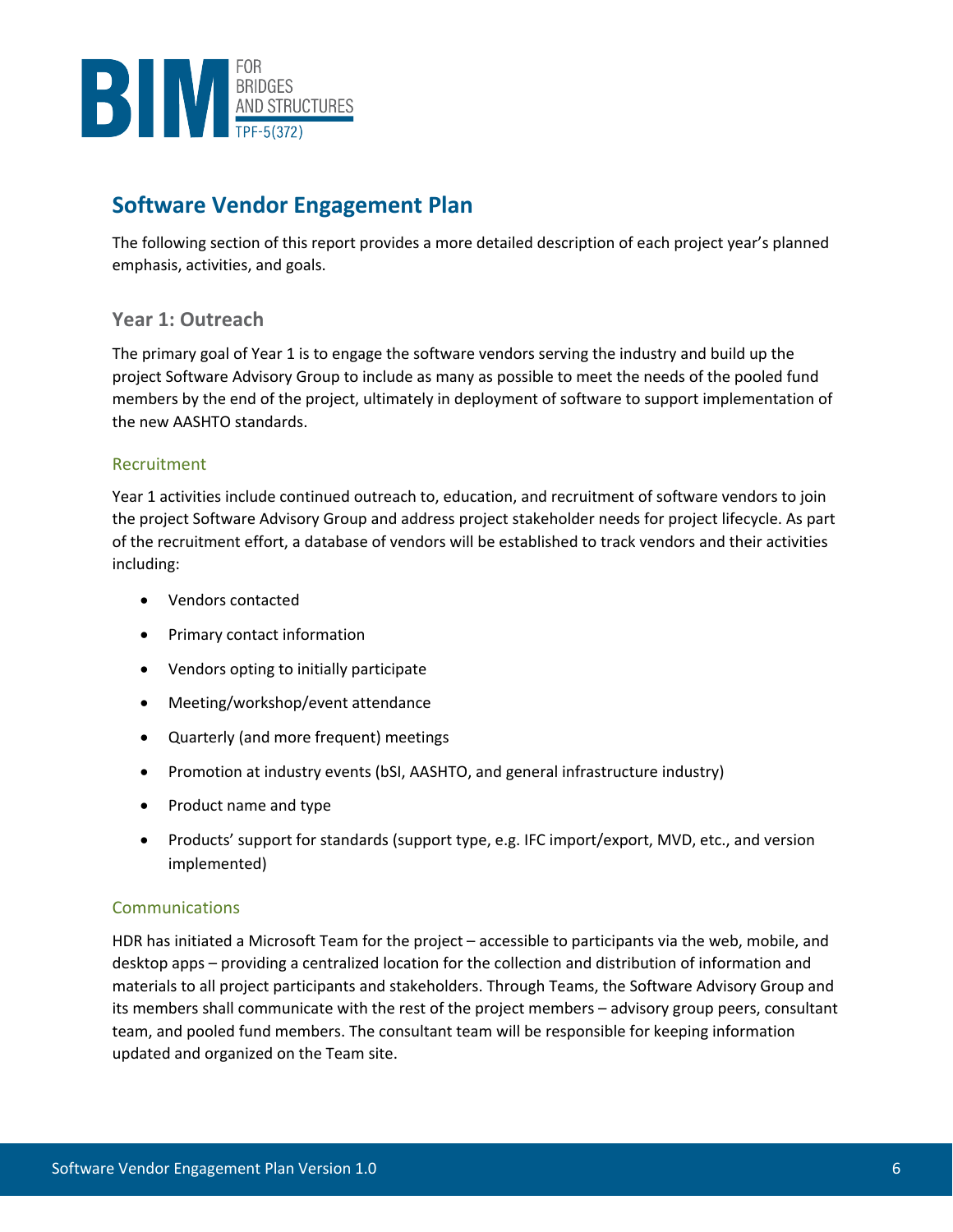

In addition, there will be an effort to formulate a Marketing Plan to promote vendor participation to AASHTO and buildingSMART communities, as well as the general industry. This may include, but is not limited to:

- Websites (see Collaboration Forum information as a part of Task 5.0);
- Industry events (including AASHTO, buildingSMART, BIMForum, and other relevant industry conferences and events);
- Printed materials (for distribution at events);
- Email campaigns
- Industry press releases
- Industry press articles

## **Year 2: Commitment and Planning**

#### Vendor Participation and Commitment

Year 2 of the project will push deeper into solidifying commitment by the software vendors to fully participate in the project and support the technical data exchange requirements. If needed, efforts to recruit software vendors will continue.

At this point, the consultant team will distinguish vendors who will commit to continued participation. This may include identifying "Project Participant" versus an "Observer" and formalizing the boundaries and benefits afforded one or the other, such as continued access to the Teams portal, or restricted access which limits the scope and detail of project information and progress. Vendors who choose to commit will be asked to sign a formal "Letter of Intent" (see Appendix A) which establishes the extent of commitment and support of the project on their behalf (e.g. development of solutions, creation of documentation, etc.), as well as the extent of expectations and support from the project management and stakeholders (e.g. technical support, user interactions, marketing, etc.).

The database will continue to be updated to reflect participation.

#### Product Development Planning

Also, during Year 2 it is crucial to engage the vendors in how they plan to support the data exchange standards through development of their respective software products used by the pooled fund members and their service providers. While Year 1 activities give them a general idea of the overall goals and process of the project, this product development planning step is necessary to verify that both vendors and pooled fund members understand what is needed to succeed.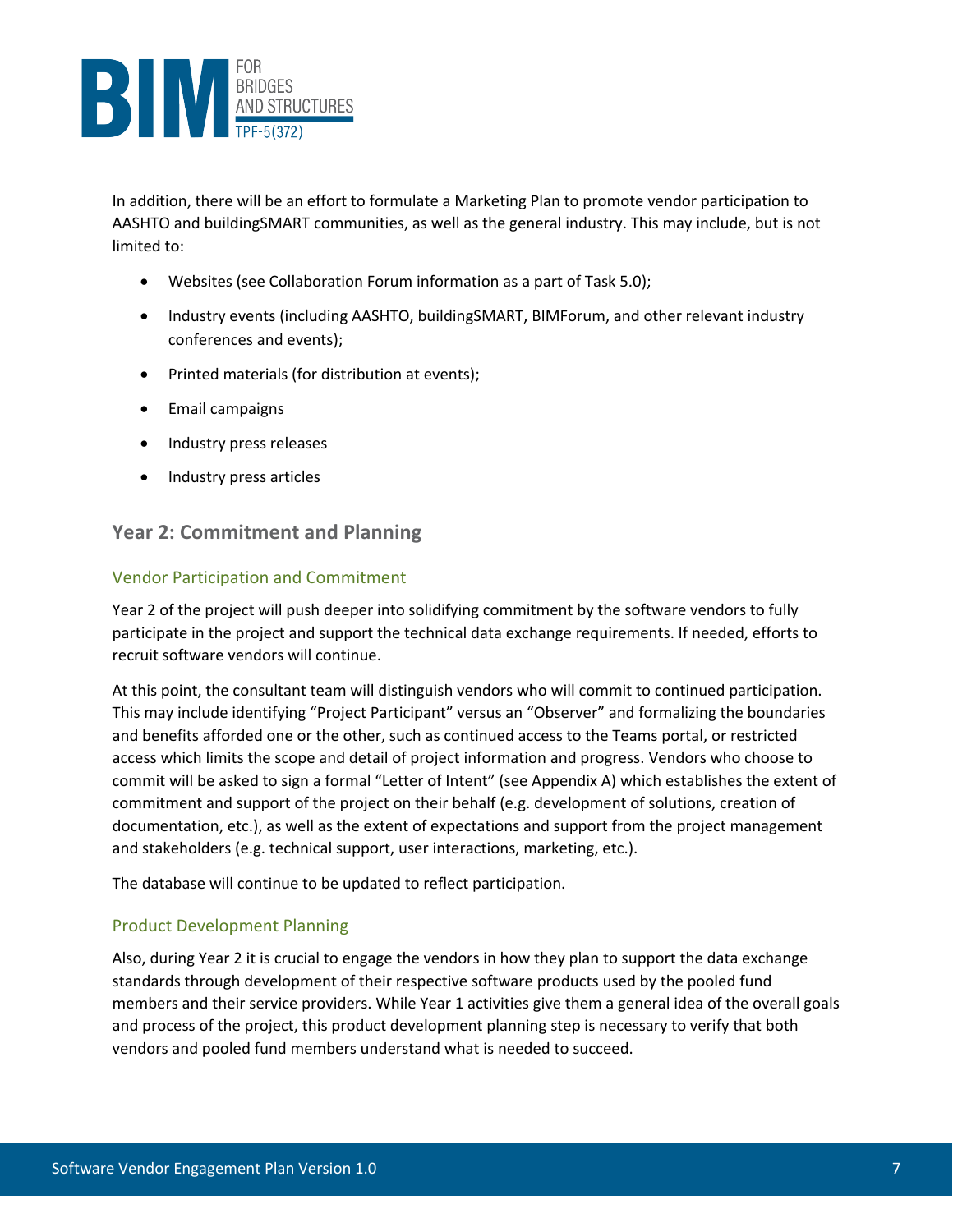

The consultant team will be responsible for providing User Requirements to all vendors which may address various workflows, data exchanges, and pertinent software throughout the lifecycle of a bridge and associated structures.

The consultant team will work with vendors to establish an overall timeline that reflects the general development of software support, not specific to any single vendor, but an aggregate of vendor efforts to support the identified needs in the User Requirements. This timeline includes, but is not limited to:

- Core IFC4.2 support
- mvdXML support
- User Interfaces (UIs)
- Native software functionality enhancements
- Native-to-IFC data mapping
- Core Export / Import functionality

#### Initial IFC Testing/Validation

There will be initial testing/validation of IFC4.2 using the Bridge Design Transfer View. This MVD was developed by the buildingSMART IFC Bridge project team, which also developed the proposed IFC4.2 schema. The purpose of this initial IFC testing/validation is to confirm that the Bridge DTV MVD is an appropriate baseline to use for the development of other MVDs identified in the project Roadmap. The project team will communicate with the vendors and select one or more of them to initially test modeling and IFC export of the bridge model concepts. The results of this testing will not preclude or disqualify any vendor from further participation. It is meant to help the project team determine the best route forward in the development of data exchanges for the project.

Exchange details, relevant export MVD configuration material, and test files will be provided by HDR. Validation of exports will be done in conjunction with AEC3.

#### Test Files

The consultant team will also work to specify the content of test files for use in Years 3 & 4 by the vendors and designated beta-testers. These test files should include base "unit" examples, where a single object or type of object is modeled and exchanged, aggregate unit examples, a bit more complexity with multiple units to test certain spatial and connective relationships, and finally more complex "complete" models which reflect existing or potential design and built conditions to ultimately test the data exchange support. Besides varying in scope or extents, these test files may also vary in detail of geometry and information (aka LOD, LOI, or LOX), to address the different data requirements during multiple stages of a project lifecycle.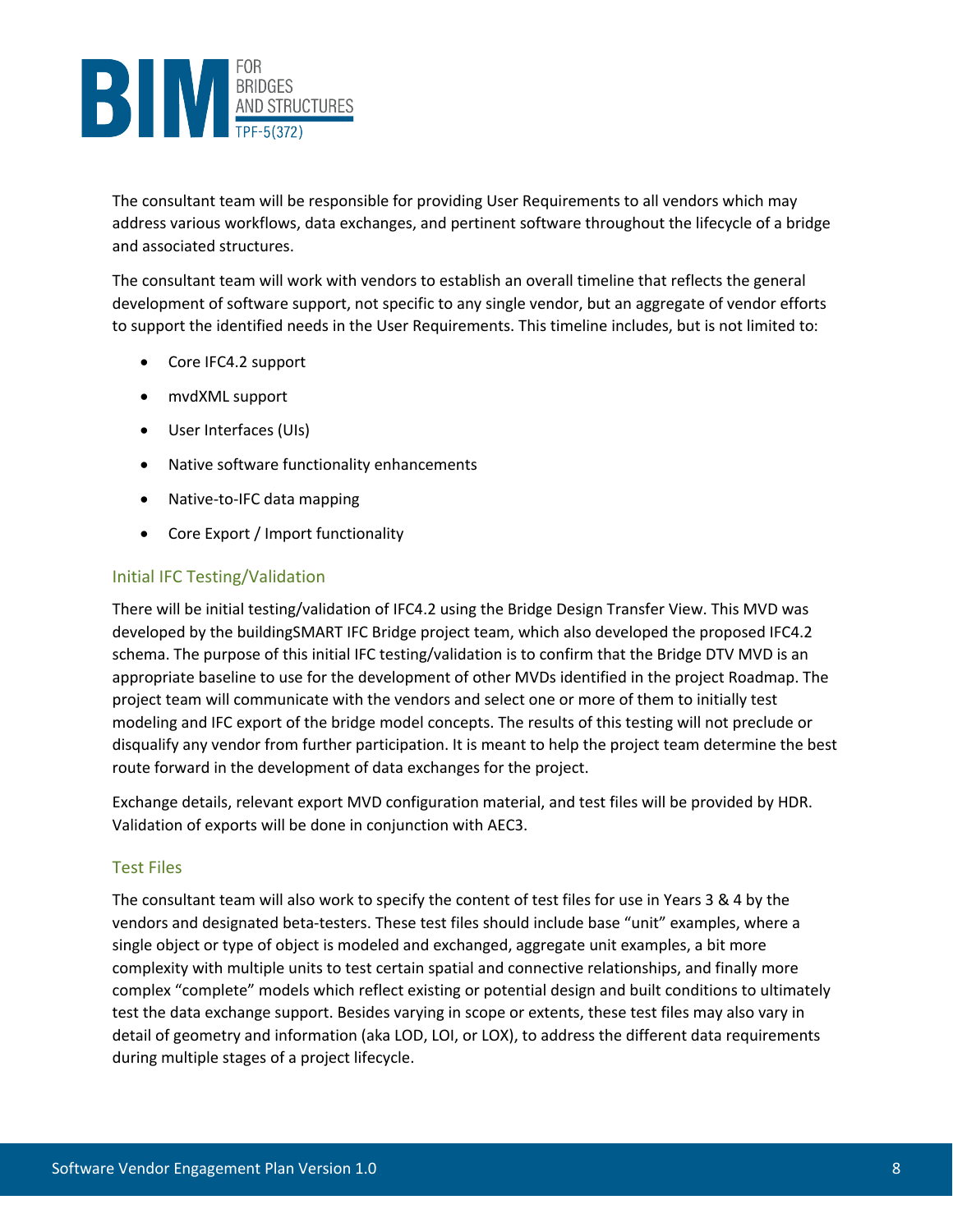

In addition, the consultant team and vendors will work to establish and document procedures for the use of the test models, including their creation in different tools, exchanges, verification of files produced (aka Quality Assurance or Quality Control), the reporting of results, as well as the reporting, tracking, and resolution of issues.

#### Communications

Communication and marketing activities established in Year one will continue with increasing frequency of project meetings with vendors (e.g. monthly) and further project promotion at identified industry events.

## **Year 3: Development, Implementation, and Testing – Phase 1**

#### Initial Core Development

Year 3 of the project marks the beginning of actual development work in software. It is expected that throughout the year, vendors will pursue internal developments based on the planning documentation from Year 2, including but not limited to:

- Core support for IFC4.2 (IFC5?)
- Mapping of native objects and attributes/properties to desired IFC objects and attributes/properties
- Core IFC export / import support
- mvdXML support

The consultant team should be able to track progress of all vendors who have committed to continuing participation and support development. This includes monthly, if not bi-weekly, meetings with developers to update progress and project schedules.

#### Beta Testing Program

As development proceeds, the software beta testing program shall be established. This includes the identification of beta testers, identification of software to be tested, planning of testing schedule, signing of vendor NDAs by beta testers, distribution of NFR/beta version software licenses by vendors to designated testers, and launch of issue support, reporting, tracking, and resolution process and tools. Selected beta testers shall include a variety of project stakeholders, as defined by the IDM and the particular workflow/data exchange identified for further development under this project. These testers may include:

- **Designers**
- **Engineering**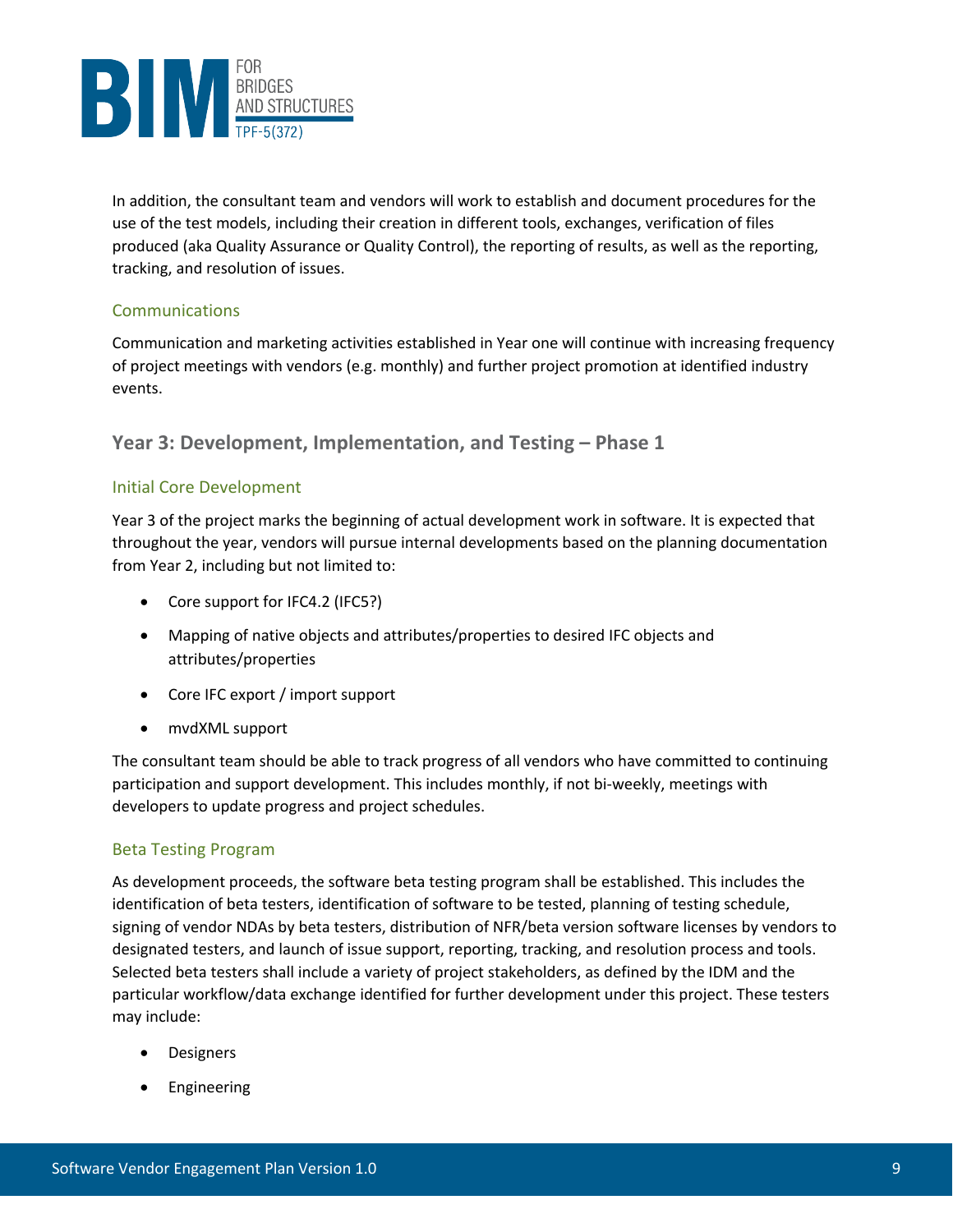

- **Contractor**
- Owner
- Fabricators
- … and any other software users necessary to carry out the identified workflow(s).

It will be crucial for the consultant team to deliver the "Candidate version" of the MVD(s) identified for further development under this project to the testers and software vendors. This includes the mvdXML file as well as any other text-based specifications.

Test files, including native and IFC, will be created by beta testers based on the specifications from Year 2 and NRF/beta software delivered by vendors.

#### Preliminary Certification Discussions

In anticipation of certifying software for its support of the MVDs defined by the AASHTO standards, discussions should commence with buildingSMART International (bSI), or another viable entity, to set up an AASHTO-specific software certification regime. It is assumed that bSI could provide such services on their "b-cert" platform. Other viable alternatives can be offered and discussed. These discussions will include, but not limited to:

- MVD(s) to be tested;
- Identification of development time by bSI, or others, to set up AASHTO certification;
- Identification of AASHTO representatives to administer certification;
- Identification of costs by bSI, or others, to set up and maintain certification;
- Plan for funding of certification through AASHTO investment and vendor fees;

Such discussion will enable bSI, or alternative, to begin work on the AASHTO certification in anticipation of beginning the first testing by vendors by the end of Year 4/beginning of Year 5, with preliminary testing of the platform in the later quarter of Year 4.

#### Communications

Communication and marketing activities established in Year 1 will continue with increasing frequency of project meetings with vendors (e.g. bi-weekly) and further project promotion at identified industry events.

#### **Year 4: Development, Implementation, and Testing – Phase 2**

Over the course of Year 4, User Requirements, standard MVDs, and software implementations should reach final status and full, deployable maturity.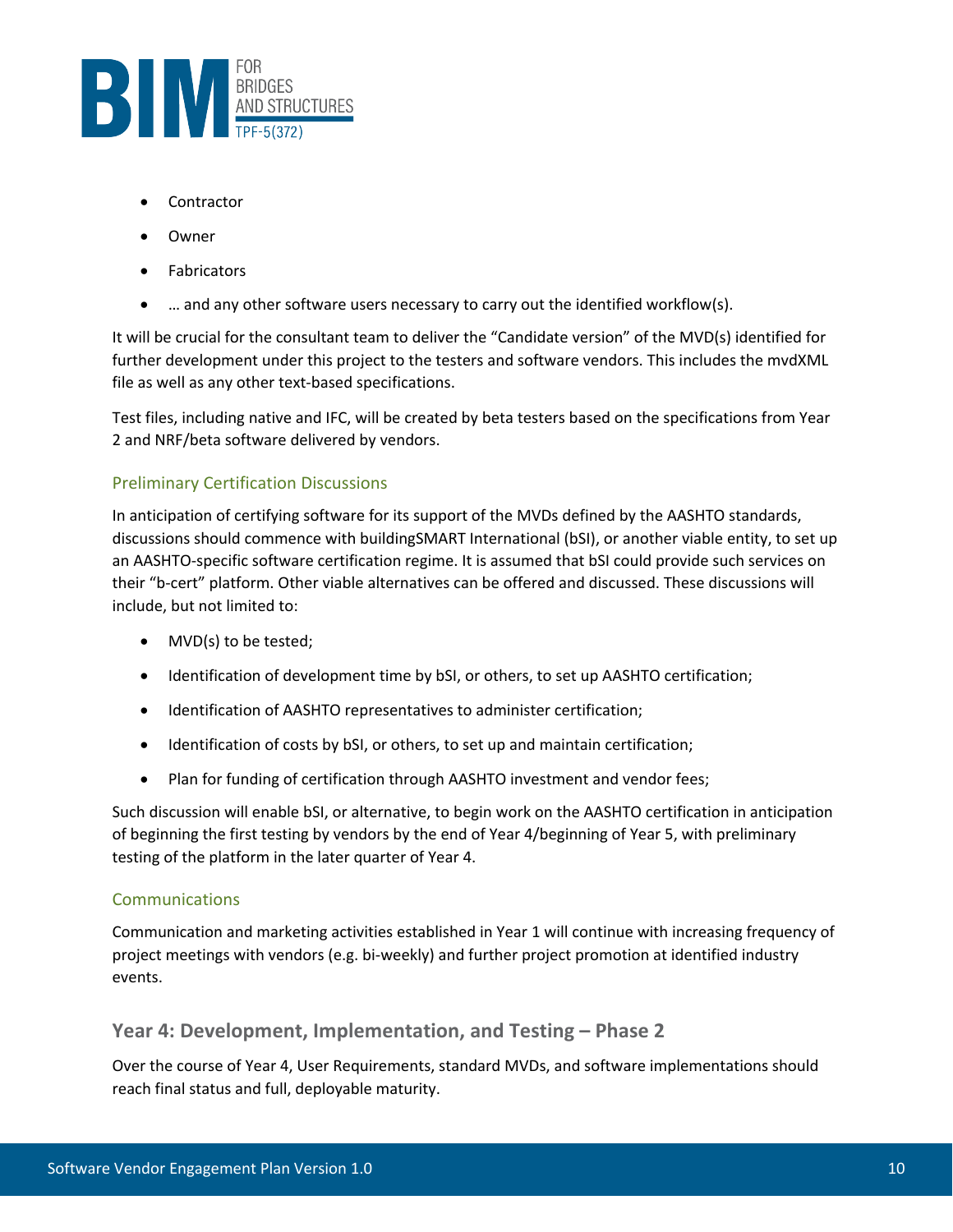

#### Late-Stage Beta Testing

Beta testing begun in Year 3 shall continue with the goal of wrapping up the majority of development by the end of Year 4. During this time period, MVDs used for testing should reach "Final Standard" status and be available for late-stage beta testing.

#### Deployment Planning

At this point, the consultant team and software vendors should develop a plan for the deployment of the "final" versions of software developed to support the identified standards. This assumes that the software will be made available to the general market, as well as AASHTO members and their service providers through the usual means of each software vendor's release schedules and processes. The planning will help AASHTO members and service providers anticipate availability and timing for acquisition and deployment in their own organizations.

In addition, the deployment planning should include coordination of documentation and training necessary to inform users about the new processes, workflows, functionality, and data exchange standards and how they are supported in each of the participating software platforms.

#### Certification Development

Year 4 should see the development and testing of the Certification Platform, as identified in Year 3, in anticipation of vendors being prepared to apply and run through the certification regime in Year 5. All costs and funding necessary to proceed with development and maintenance should be finalized at the beginning of the year to allow development to proceed.

The consultant team will provide the bSI Software Certification team, or alternative team, with the final test models, mvdXMLs, and instructions/documentation for software vendors to utilize in the certification process. The TPF stakeholders shall have identified representatives to administer software certification in cooperation with bSI or alternative and have said representatives trained by bSI or alternative.

The project team should work with the bSI Software Certification team or alternative to develop documentation for the processes, cost schedule/fees, promotional materials, and certificates/logos for the certification regime.

#### Communications

Communication and marketing activities established in Year 1 will continue with increasing frequency of project meetings with vendors (e.g. bi-weekly or weekly) and further project promotion at identified industry events.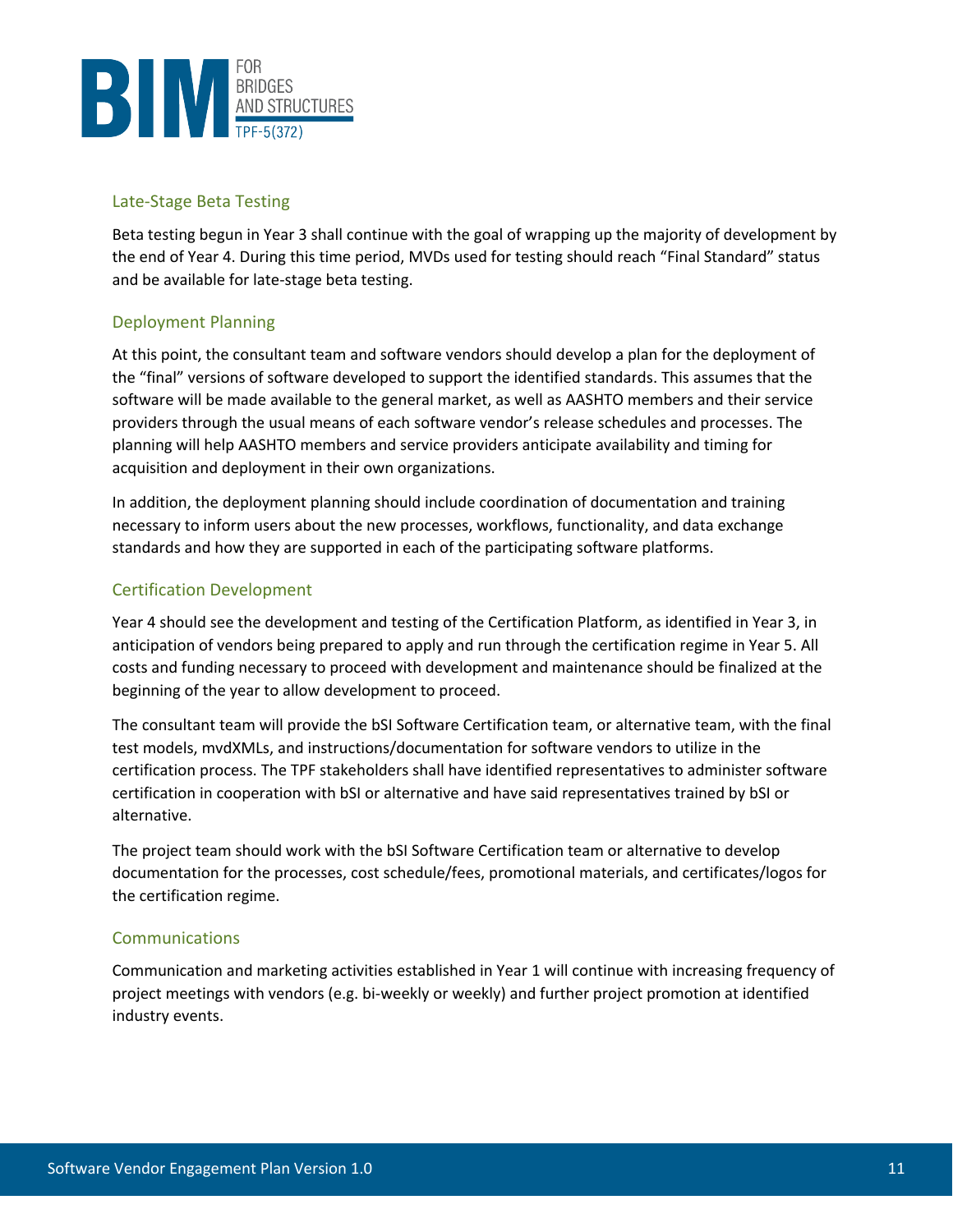

# **Year 5: Certification and Deployment**

#### Certification

By the beginning of Year 5, set up of the bSI b-cert platform, or alternative, for AASHTO certification should be complete. Documentation of processes, cost schedule/fees, and certificates/logos, as well as promotional/press release templates should be complete. Processes and templates for providing information on AASHTO and certification websites will be complete.

#### Deployment

After a software vendor's certification is complete and officially granted by the AASHTO Certification team, software vendors will make certified versions available to the marketplace. Promotional efforts will be coordinated between the consultant team, AASHTO, and the software vendors to announce availability.

At the time of deployment, documentation and training to support the workflows and standards should also be made available as either inclusions in the software's standard user manuals, addendums to said documentation, or special documentation to address the AASHTO standards.

#### Communications

Communication and marketing activities established in Year 1 will continue with increasing frequency of project meetings with vendors (e.g. bi-weekly) and further project promotion at identified industry events. There will also be an increased AASHTO member outreach to help in the education and training in the use of the new standards in available, certified software.